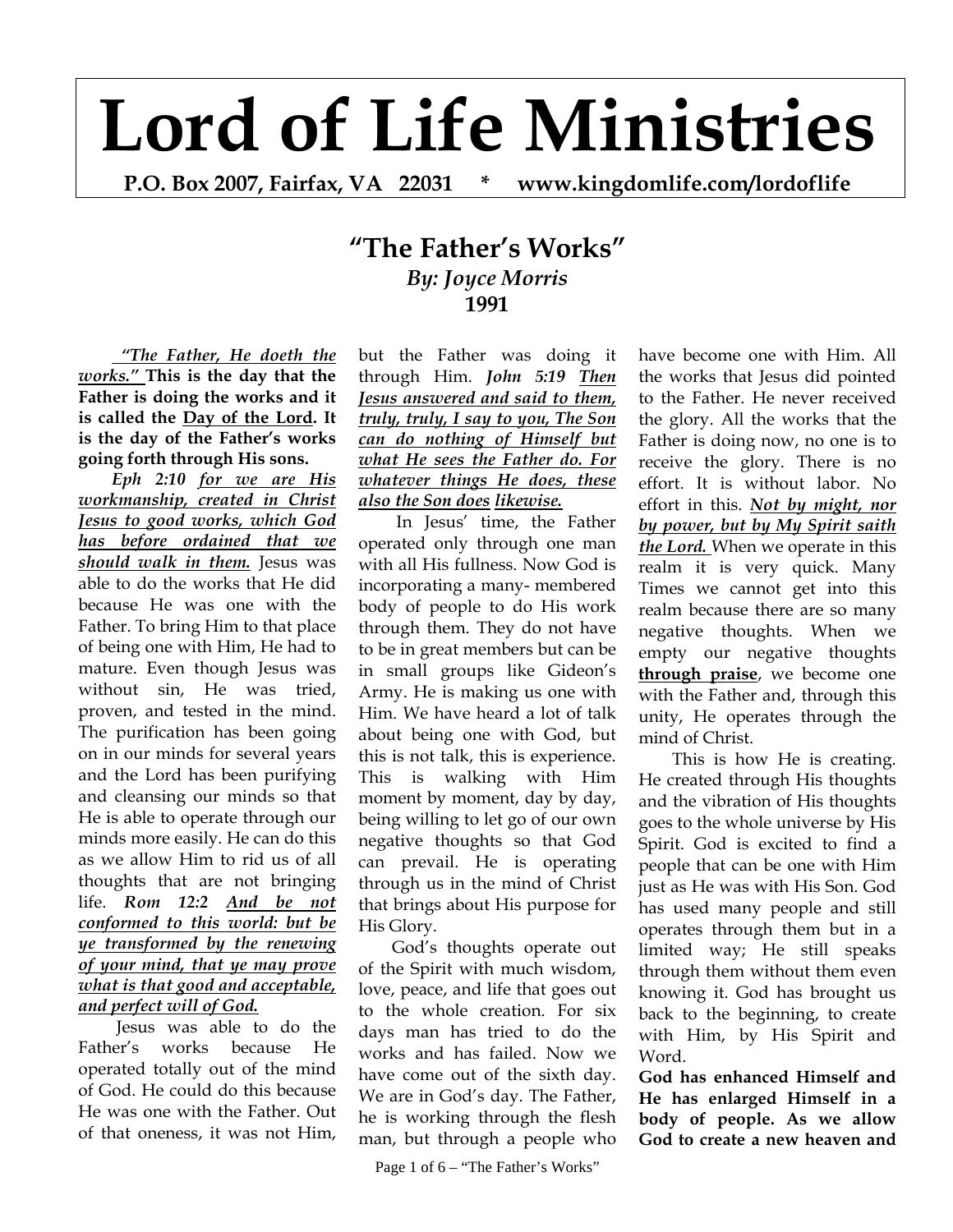**a new earth in us, we through Him can create a new heaven and a new earth in the universe. The Father is causing us (through the mind of Christ operating out of us) to shake the whole earth and all of the heavens of mankind. It will not be measured by man's time, because it is in God's time. Hebrews 12:26-27.** (Rev 21:1) And I saw a new heaven and a new earth. For the first heaven and the first earth had passed away. And the sea no longer is.

 The Father wants your to let go of you negative thoughts. In the natural, you have to cultivate your field. The spiritual; you have to cultivate your mind. God wants us to begin to plant nothing but the seeds (thoughts) of the Father. As you do that, you will become one with creation. You will become one with the universe that is within you. You will find harmony like you have never experienced before. You will experience beauty, peace, joy like you have never experienced before. As we walk in this, the whole creation will begin to feel the effects of the vibrations that are coming out of the mind of God.

 This is the mind that we operate from every day—when we wake up in the morning, while on the job, and within our homes. We are the mind of Christ. For who hath known the mind of the Lord, that he may instruct him? We have the mind of Christ. *1Cor 2:16 For who hath known the mind of the Lord, that he may instruct him? But we have the mind of Christ.* The vibrations of His thoughts are going forth to meet the people. God will begin to walk in the

minds of people. We will go into the stores and the Father in us will walk into the minds of others and lift them out of their darkness and doom. As we are at home our Spirit will leave our bodies and go into hospitals and institutions and to people who are sick or insane. God's thoughts will vibrate out of us and go into these places in the visible as well as the invisible. **This is why God wants us to wake up today and not sleep** but to begin to be aware of what is going on. He wants us to be part of this wonderful explosion now taking place in the realm of the Spirit.

 The Father wants you to understand that even those in the invisible realm are joining with us and their mind is the mind of God. *Heb 12:1 Wherefore, seeing we also are encompassed with so great a cloud of witnesses, let us lay aside every weight, and the sin which doth so easily beset us, and let us run with patience the race that is set before us.*There are many whom God desires to reach and hasn't been able to reach because He has not found a people whom He can operate out of in this realm. God is even going to send His thoughts into **leaders of this world**. **He will bring about His desires and His purpose and His plan will be accomplished.**

God wants us to understand that He is ruling this world and planting His thoughts, which He will interject and vibrate to bring about His whole plan for all mankind. When God's thoughts are vibrating, there is nothing but wisdom and knowledge, love and life, which is to bring His creation, back to Him. I declare unto you today that this oneness

is not just for us but it is for all creation to be reconciled back to the Father. *1Cor 15:28* , *And when all things shall be subdued to him, then shall the Son also himself be subject to him that put all things under him, that God may be all in all.* He wants us to be with one with each other. God wants us to understand that many of us see ourselves as divided. We go about our own way doing our own thing. The Father wants us to see our selves as one in Him. If we are one in Him, we are one in each other. We are to experience this oneness though out the week and with the groups that have been joining us in the Spirit. As we begin to flow with those that join with us in the Spirit in that oneness, we will also experience other groups with us. We don't know when it will happen, it doesn't matter. He wants us to understand the importance of this day and hour.

 *Rev 21:1* God is creating a new heaven and a new earth. As a new heaven and a new earth have been created in us, we do not allow the fowls of the air to fly into our heavens anymore, nor allow any imaginations, illusions, or duality to fly into our heavens. The Father is turning around and taking us back to where we are Spirit, thoughts and His word. The Lord wants us to understand that heaven and earth shall pass away but His word shall not pass away. So now we are becoming the totality of His word and His word is His thoughts. He is shaking our heavens and He is bringing us to the end of our world. The world will pass away and all that will remain is the word. That is what we are. We are the word. *Mat 24:35 Heaven*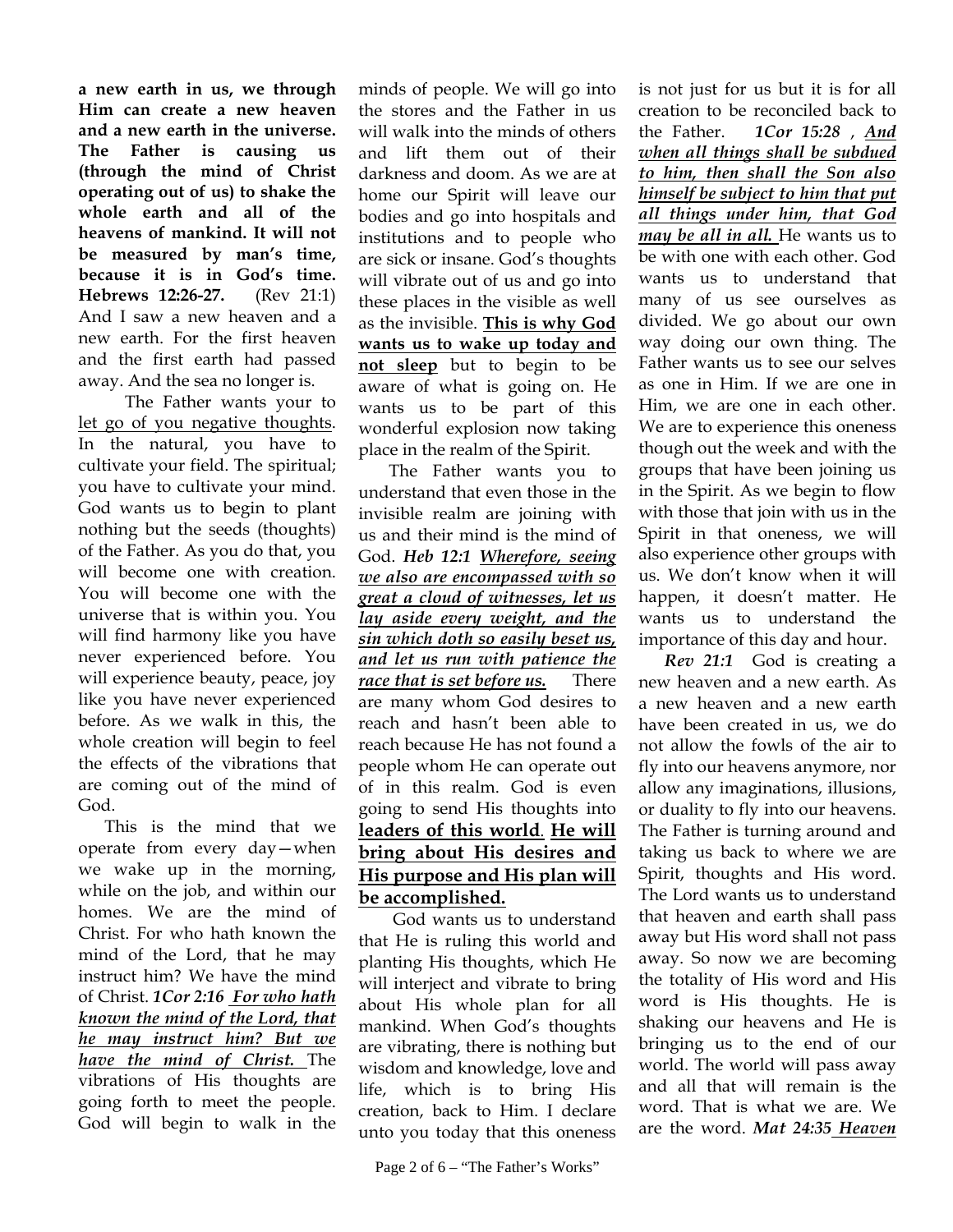## *and earth shall pass away, but my words shall not pass away.*

I'm beginning to see that as we stay in this realm even disease and sickness will have to pass away. Our bodies are going to become subject to this because there is such a change going on inwardly that there is also a change going on in our bodies. This transformation is taking place in each one of us. This new heaven and new earth that God is creating is His mind. The word says that in the beginning the earth was without form. God has had to empty our earth. What He is forming now is His mind. The earth has to have a mind formed into it, which is the mind of God**.** *Gal 4:19 My little children, of whom I travail in birth again, until Christ be formed in you*, When this happens the glory of the Lord shall fill the whole earth. God has had to empty our heavens and our earth so that He could form His mind with us. His mind is formed and developed in you.

In *John 5* today we became the pool of Bethesda. Multitudes came today and were washed and cleansed out of the mind of God. It was His mind operating out of a people today. The mind of Christ raised up the dead out of the sea and from all the ages that He wanted to reach to bring them to this pool of water to be cleansed so that they could go back into His mind which is life, peace, wisdom, and knowledge and understanding that brought them a release with freedom and liberty in Him.

God desires us to be His sons. Ever since the time that Jesus walked, He said, "*Ye are gods"* (even to the religious

people) and yet there was only one Son who was manifesting the nature of God at that time.

At the pool of Bethesda, there was a particular man who had been in bondage for 38 years. He was in bondage to his own mind, which was the carnal mind. The sons of God have been in bondage to the carnal mind. On the seventh day—the beginning of the day of the Lord—the Lord began to say, *"Arise***".** He told this man in *John 5* to *"arise and take up the bed and walk".* That is exactly what God has been speaking to us for the past several years and if we get down at times, He is still saying to us to arise and ascend in the consciousness of your mind back into the mind of Christ. Come out of that negative thinking, out of that death realm, out of that oppression depression and all those things that do not bring life. Rise up out of it and take up thy bed and walk in a realm of rest. We are going to walk in the mind of God and cease from our own labors.

 We are going to be the Sabbath all the time, every day. We are going to be Sabbath for man. For all of creation, God has to bring us to the end of our labors, the end of our selves. Sabbath was made for man. Jesus is the Sabbath. He ceased from His own labors and it was the Father who was doing the works through Him. The Sadducees did not believe in the resurrection. When you begin to tell people that you have ascended and you have arisen into the eternal realm, they will persecute you. They will hate and despise you, because they are looking for a catching away which is the rapture. Not

the arising and ascending as Jesus had arisen and ascended. God has caused in His day, which is His day, the Sabbath, some people to arise in Him. A new man, a new creation man has arisen and ascended. Back to *John 5:14.* After Jesus found him in the temple (the one that He had made whole and who had ascended), He said to him, "*Sin no more lest a worse thing come upon thee".* We need to meditate on that one. When God is causing us to ascend as a group, do not worry about the others that cannot ascend, just keep on ascending. They will come on and their thoughts will bow down to the Christ. Do not even focus on the negative things that are still in you. Focus on the goal. Focus on God expanding Himself in you and the negative will automatically be consumed. Do not focus on the negative, because you give it energy. Rejoice ye heavens and keep arising earth. *Rev 12:12* Therefore *rejoice, ye heavens, and ye that dwell in them. Woe to the inhabiters of the earth, and of the sea! For the devil is come down to you, having great wrath, because he knoweth that he hath but a short time.* As you do, God swallows up the negative and consumes it. If you refuse to keep on ascending and you want to do your own thing, then He said, *"the worst thing will come upon you."*

So this is a day of focusing on arising from the entire negative that is in your mind. *"And My Father worketh through and hitherto and I work.* Therefore the Jews sought to kill Him because He had not only broken the Sabbath but He said,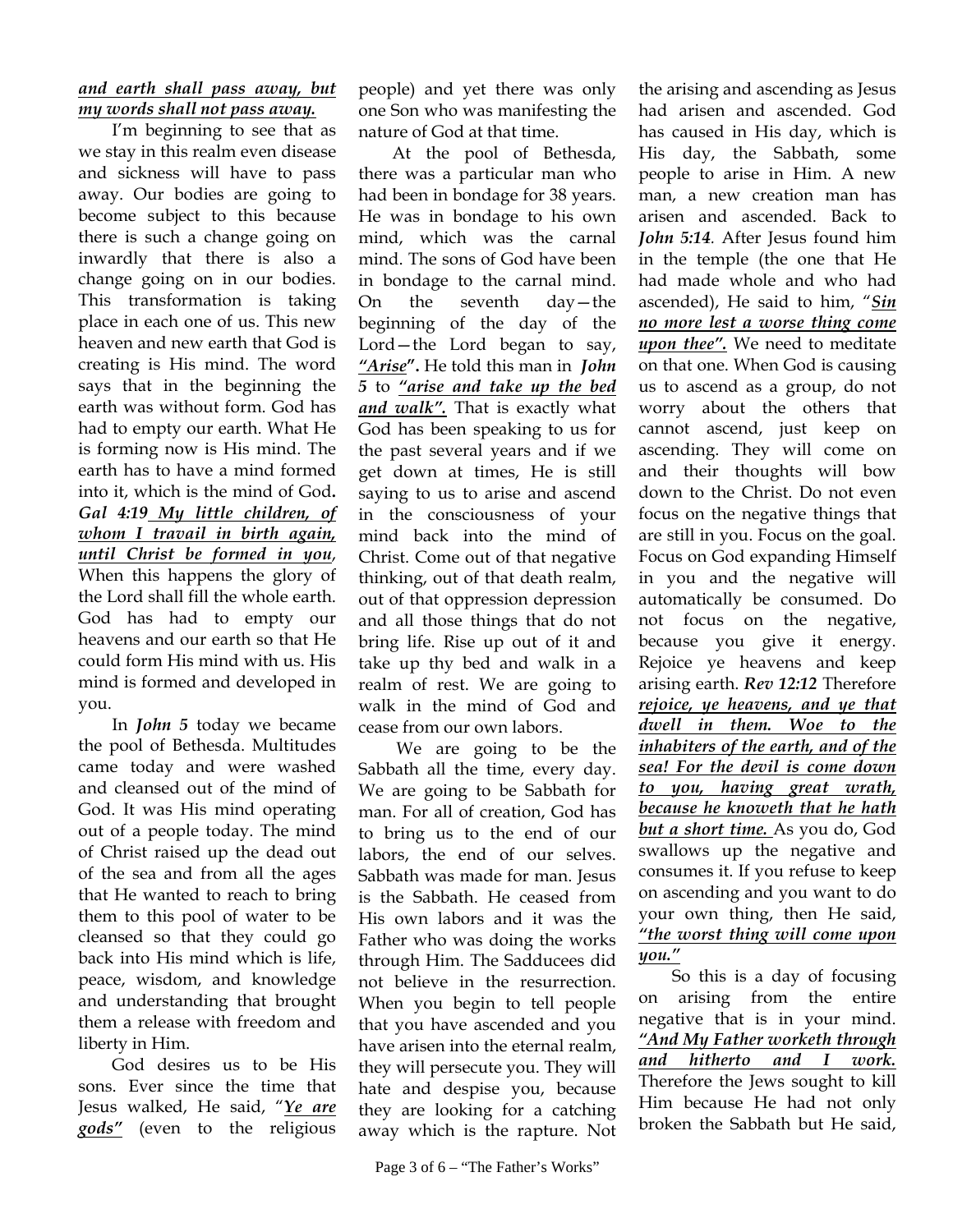"That God was His Father." Making Himself equal with God. We become one with the Father, we are now equal with the Father. To be equal with the Father merely means that the Father has His entire way with your life and He can operate the way He has longed to operate for generations and from the beginning to the end. His works can go forth out of you, as they never have before. Jesus said, *"Verily, verily I say unto you the Son can do nothing of Himself".* He knew He could do nothing of Himself and that is the understanding that we need to have as He also had. We have nothing to boast of our selves and all that we do is to point to the Father. We do not bring any glory to ourselves. We are not to have pride other than that we are proud of who we are in God. We are proud to say, "Father I am so glad that I am an extension of Yourself, that You can express yourself to all creation where ever I may be, where ever You may send me." I rejoice in the Lord at the doors that He has opened for us. When God sends even two people to Lorton Prison for instance, and you cannot go. You can send your creative thoughts with us with a vibration and we will no longer have any meeting where we feel that the negative is taking over. We have gone down there many times and have felt negative energy that would slow down the process of what God wanted to do. I do believe that God is setting up an order today, and you can bear what He is saying as you are obedient. If you have problems, get you negative thoughts dealt with before you come into the

meeting and have the right vibration and energy going forth. If you are not able to come out of that because you are down and have been down for several days, it takes you longer to get out of it. Phone someone who can operate out of the Spirit, the mind of Christ, and give you the energy of His thoughts and words to bring you up in that realm of the Spirit.

 I believe most of you have come to the place where you can get hold of it yourself. Do not hesitate to let go of your ego and your pride and just call for help. I might have to do this myself because I have too much on me. I encourage you to do this because these meetings are very important.

 God's light is extended to the four corners of the earth. *Verily, verily I say unto you. The son can do nothing of Himself but what He sees the Father do for everything that He does so also doeth the Son.* Now we can come here, go inwardly and we get in the realm of the Spirit. What we see the Father doeth so we do. We wait for His instructions then His thoughts begin to operate and we do what He shows us to do and that is exactly what Jesus did. He said, *"What the Father showeth Me to do, I do."* The Father showeth the Son all things that He Himself doeth and that is exactly what God is doing today. Everything that God does, He is showing us what He did and He is doing it through us. It goes on to say that He will show greater works that you will marvel. Now I want you to see something that I had not seen before. For the Father raises up the dead and giveth them life to whom He will.

When you become one with God you are a son. It is still the Christ. *The Father raises up the dead and then He gives life, for the Father judges no man but hath committed all judgement to the Son even as thy honor the Father, He that honoreth not the Son honoreth not the Father who has sent him. Now, this is the key* See **Verse 29**, *"Verily verily I say, it shall come forth that they have done good unto the resurrection of life; and they that have done evil, unto the resurrection of damnation.* So those who have done good will come into the resurrection life". **Rev 20:6** *Blessed and holy is he that hath part in the first resurrection: on such the second death hath no power, but they shall be priests of God and of Christ, and shall reign with him a thousand years.* Those that didn't, He sent them into the resurrection of damnation. Can you hear what it said? Resurrection of damnation. The resurrection is the second death and the second death consists of those who are being brought up out of the sea. It takes the damnation, which is hell to bring you to the resurrection. That is why it is called the resurrection of damnation. *Rev 20:13-14 And the sea gave up the dead, which were in it; and death and hell delivered up the dead*, *which were in them: and they were judged every man according to their works. Rev 20:14 And death and hell were cast into the lake of fire. This is the second death.* 

In *John 14:5*, Thomas said unto the Lord, *"We know not where thou goeth and how can* **we know the way" Jesus said, "I am the way, the truth and the life.** They didn't understand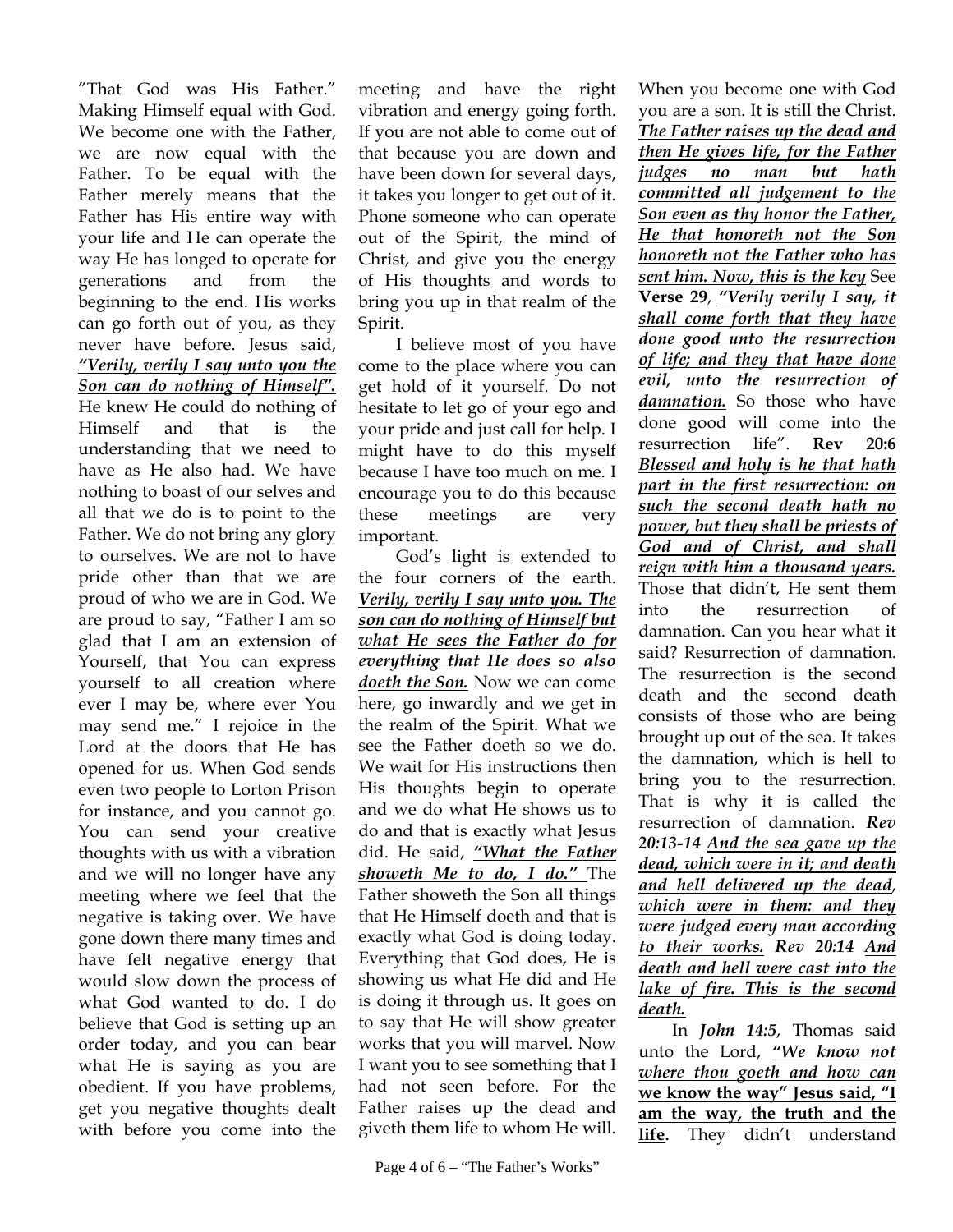where He was going because they didn't know the way**.** Jesus was saying*, "If you would just follow where I came from. I am the way, the truth and the life and no man cometh to the Father but by me. If you had known me you should have known the Father.*  Henceforth you know Him as you begin to walk in oneness in this union with the Father. This is an experience walk. Those that are walking in oneness in this union with the Father, when you know them, you know the Father. What is often happening is that you are still seeing the person. You can't see God, you can't see the Christ. Jesus said, *"If you know Me, you know the Father."* How could He say that? Because He was walking so in oneness with God and He was operating totally out of the mind of God. If you are not operating totally out of the mind of Christ, then not always can someone know the Father. If you are operating out of the mind of Christ then others can know the Father. "If you had known Me than you should have known the Father also. You should have known Him, you should have seen Him. You should begin to see Father in each other. If we come here and cannot see the Father then I ask you what have we learned? Jesus said, **"Have I been with you for such a long time and yet have you not known me?"** It makes me want to cry because I can imagine how Jesus felt.

 Having walked with them day after day, are we recognizing Him? When we should recognize Him. *He that hath seen Me hath seen the Father***.** How can you show us here is Jesus? When is He going to return? No wonder,

it is because they have never really seen anybody walk it. But this is the day that the Father is going to walk through some people and totally consume their souls and then God will only open the eyes that He wants to open because He doesn't reveal Himself to everybody. He will open the eyes of those whom He wants to see Himself. *Believe thou not that I am in the Father and the Father is in Me? The words that I speak to you I speak just not my own but it is the Father that dwelleth in Me. He doeth the work. He says, "I do words but they are the fathers words and they speak through. I will say to you humbly today that these are not my words this is the Father speaking to you today through a vessel and I do not boast of myself but I humbly come before you and plead with you to meditate on these words that He sent into your spirit and your mind today.* Let every word that you have heard today become one with you and become one with your mind. Nourish them until they become so much a part of your being that you let not one fragile word go out of this room and out of your mind and drop to the ground and let not even the fowls of the air come and steal one of these words that went forth today out of the Spirit to go into your mind. I encourage you to listen to it over and over again so that it becomes apart of you. Then you will be able to operate out of it daily in your life and know that God is admonishing each and every one of us in His love and encouraging you to take not this word lightly. Do not sit here and say, I can just hear the word only but think about who you are and

Page 5 of 6 – "The Father's Works"

be a doer of the word you heard today**.** *Jam 1:23 For if any is a hearer of the word, and not a doer, he is like a man beholding his natural face in a glass:* 

The explosion that the Father revealed to us is happening in the Spirit realm. You will be a part of this explosion and it will affect the universe and the creation. Jesus said, "*Believe that I am in the Father and the Father is in Me or else believe Me for the very works I do.* The evidence of the miracles themselves, because the works were coming from the Father Himself. This is the day that the Fathers works are being manifested. It could never be manifested before because there was too much flesh operating. It has effected and hurt many people. There have been many ministries. Many times we have, each one of us, because we thought we were doing what God wanted us to do. We were running with this and running with that and quoting scriptures right and left and yet it was not coming out of the Spirit. This is the day that it is going to come out of the Spirit and it is going to be nothing but the works of God being manifested to His creation. I'm saying Now. I do believe there is a lot of undoing. A lot of undoing of the works of man. This is the day, and it has already started. You will see an increase of works of ministries being burned up.

All that will remain is that which is of God but the wood hay and stubble ministry is being consumed and there will be an increase you will see it. God will use this ministry to work in those areas to consume those works because they must be consumed